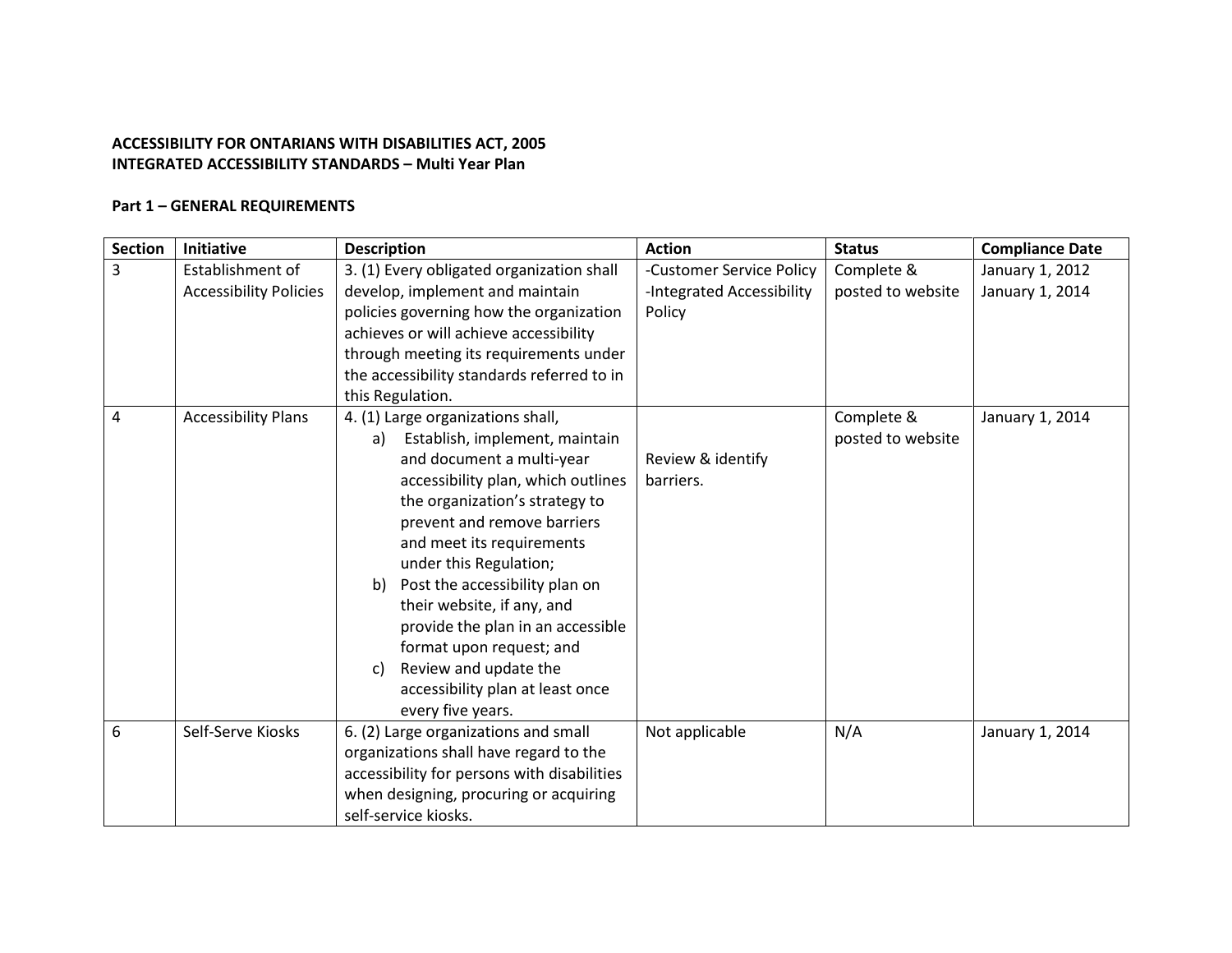| <b>Training</b> | 7. (1) Every obligated organization shall | <b>Customer Service</b>    | On-line training - | January 1, 2015 |
|-----------------|-------------------------------------------|----------------------------|--------------------|-----------------|
|                 | ensure that training is provided on the   | Standard - on-line         | Complete           |                 |
|                 | requirements of the accessibility         | training complete          |                    |                 |
|                 | standards referred to in this Regulation  |                            |                    |                 |
|                 | and on the Human Rights Code as it        | Integrated                 |                    |                 |
|                 | pertains to persons with disabilities to, | Accessibilities Standard - |                    |                 |
|                 | a) all employees, and volunteers;         | on-line training           |                    |                 |
|                 | b) all persons who participate in         | complete                   |                    |                 |
|                 | developing the organization's policies;   |                            |                    |                 |
|                 | and                                       |                            |                    |                 |
|                 | c) all other persons who provide goods,   |                            |                    |                 |
|                 | services or facilities on behalf of the   |                            |                    |                 |
|                 | organization.                             |                            |                    |                 |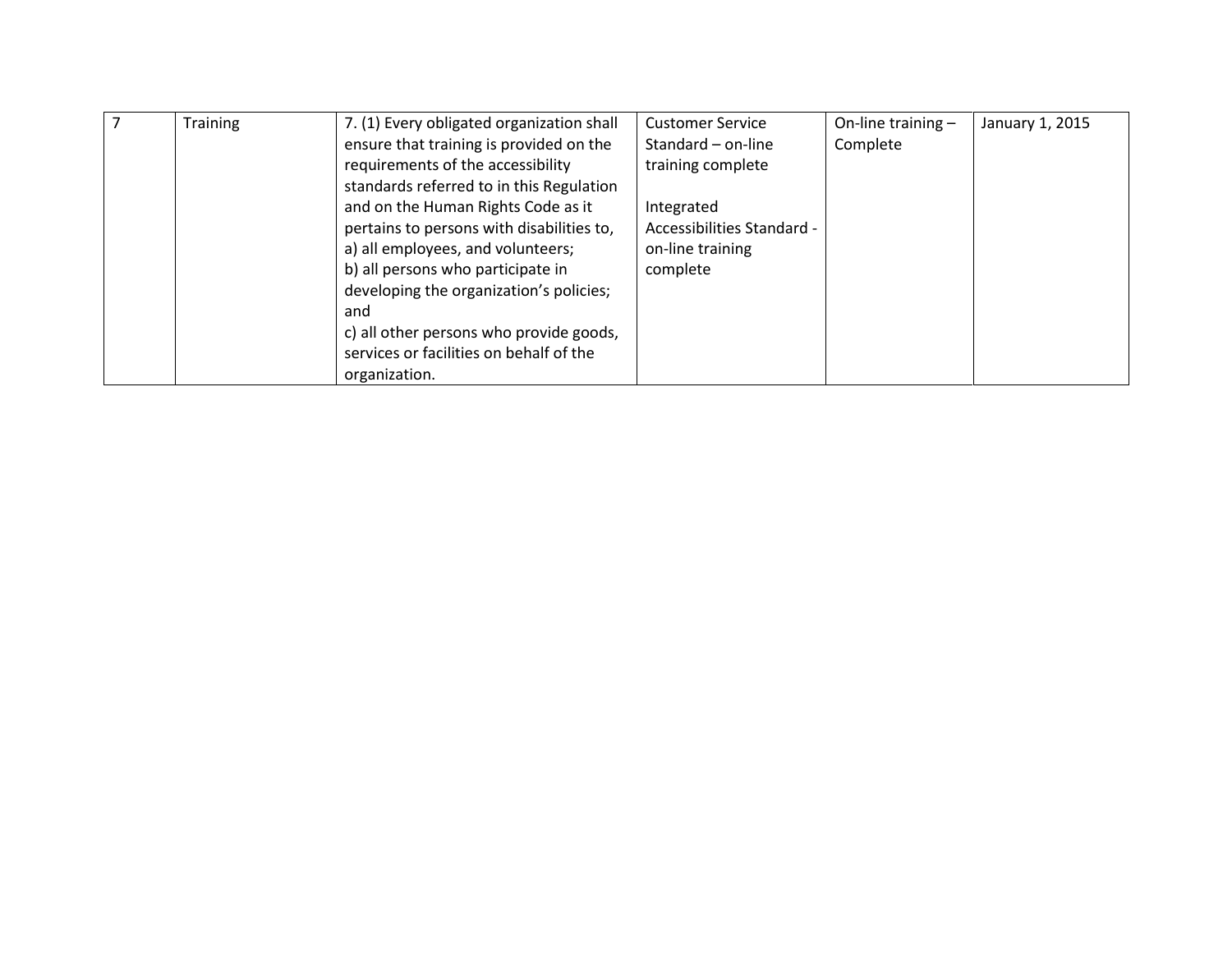## **PART II – Information and Communications Standards**

| <b>Section</b> | Initiative                                                      | <b>Description</b>                                                                                                                                                                                                                                                                                                                                                                                                      | <b>Action</b>                                                                                                                                                                                | <b>Status</b>                 | <b>Compliance Date</b> |
|----------------|-----------------------------------------------------------------|-------------------------------------------------------------------------------------------------------------------------------------------------------------------------------------------------------------------------------------------------------------------------------------------------------------------------------------------------------------------------------------------------------------------------|----------------------------------------------------------------------------------------------------------------------------------------------------------------------------------------------|-------------------------------|------------------------|
| 11             | Feedback                                                        | 11. (1) Every obligated organization that<br>has processes for receiving and<br>responding to feedback shall ensure that<br>the processes are accessible to persons<br>with disabilities by providing or arranging<br>for accessible formats and<br>communications supports, upon request.                                                                                                                              | Internal: Review all<br>feedback processes<br>-written documents<br>-pdf documents<br>-verbal discussion with<br>feedback transcribed<br>External: E-mail,<br>phone, in writing or<br>verbal | On-line training<br>-Complete | January 1, 2015        |
| 12             | <b>Accessible Formats</b><br>& Communication<br><b>Supports</b> | 12. (1) Except as otherwise provided,<br>every obligated organization shall upon<br>request provide or arrange for the<br>provision of accessible formats and<br>communication supports for persons with<br>disabilities,<br>a) in a timely manner that takes into<br>account the person's accessibility needs<br>due to disability;<br>b) at a cost that is no more than the<br>regular cost charged to other persons. |                                                                                                                                                                                              | Complete                      | January 1, 2016        |
| 12             |                                                                 | 12. (2) The obligated organization shall<br>consult with the person making the<br>request in determining the suitability of<br>an accessible format or communication<br>support.                                                                                                                                                                                                                                        |                                                                                                                                                                                              | Complete                      | January 1, 2016        |
| 12             |                                                                 | 12. (3) Every obligated organization shall<br>notify the public about the availability of<br>accessible formats and communication<br>supports.                                                                                                                                                                                                                                                                          | On website                                                                                                                                                                                   | Complete                      | January 1, 2016        |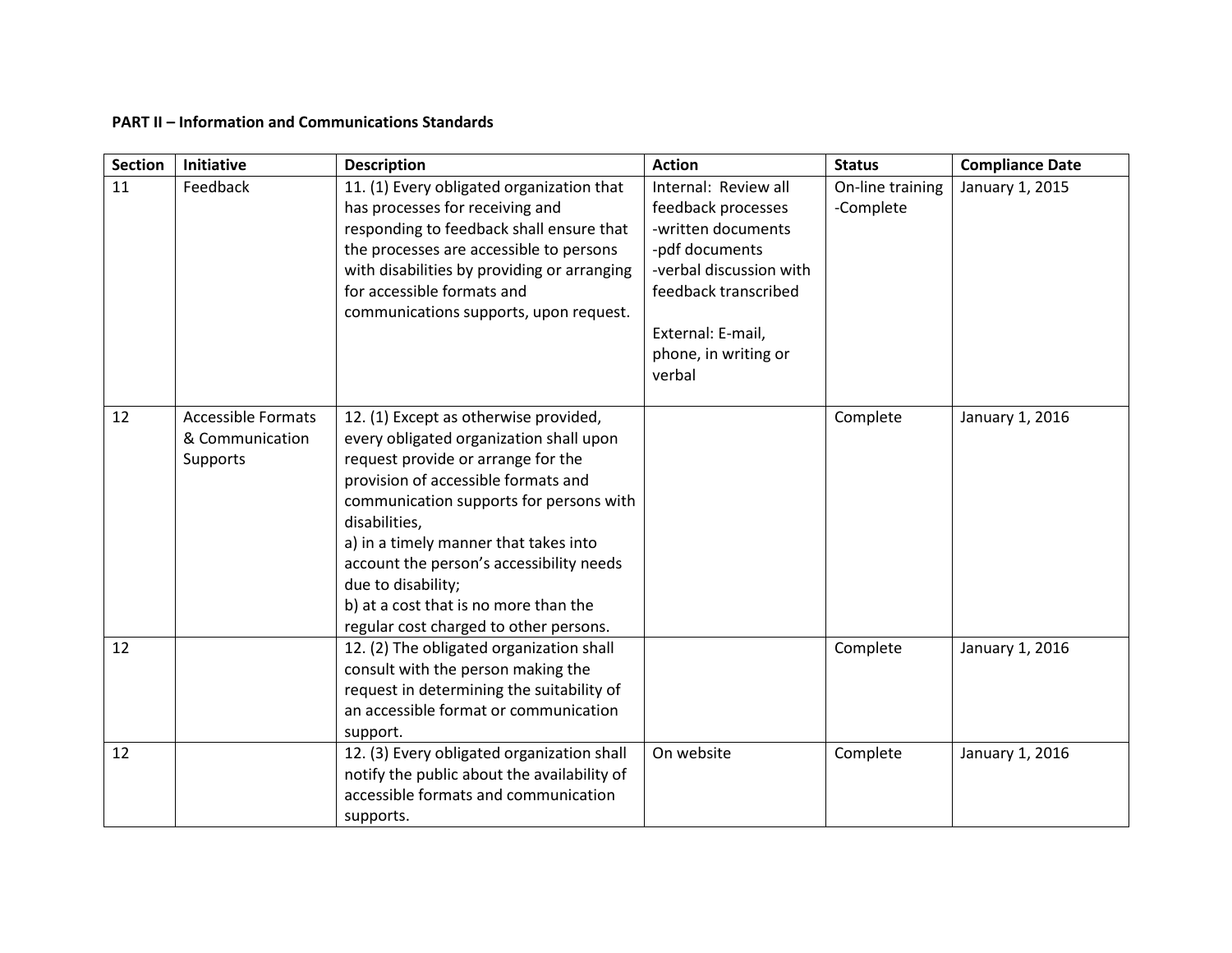| 13 | Emergency<br>Procedures, Plans or<br>Public Safety Info. | 13. (1) In addition to its obligations under<br>section 12, if an obligated organization<br>prepares emergency procedures, plans or<br>public safety information and makes the<br>information available to the public, the<br>obligated organization shall provide the<br>information in an accessible format or<br>with appropriate communication<br>supports, as soon as practicable, upon<br>request. | Current plan is<br>sufficient. Public<br>emergency safety<br>procedures not<br>required and internal<br>program to manage<br>guests sufficient. | Complete | January 1, 2012                                                                                                                                                                                                                                                                                                                                                             |
|----|----------------------------------------------------------|----------------------------------------------------------------------------------------------------------------------------------------------------------------------------------------------------------------------------------------------------------------------------------------------------------------------------------------------------------------------------------------------------------|-------------------------------------------------------------------------------------------------------------------------------------------------|----------|-----------------------------------------------------------------------------------------------------------------------------------------------------------------------------------------------------------------------------------------------------------------------------------------------------------------------------------------------------------------------------|
| 14 | <b>Accessible Websites</b><br>& Web Content              | 14. (2) Designated public sector<br>organizations and large organizations<br>shall make their internet websites and<br>web content conform with the World<br>Wide Web Consortium Web Content<br>Accessibility Guidelines (WCAG) 2.0,<br>initially at Level A and increasing to Level<br>AA, and shall do so in accordance with<br>the schedule set out in this section.                                  | Any website update<br>from 2012 on, must<br>meet international web<br>standard guidelines.                                                      | Complete | January 1, 2014<br>(New internet<br>websites and web<br>content on those sites<br>must conform with<br>WCAG 2.0 Level A)<br>January 1, 2021<br>(All internet websites<br>and web content must<br>conform with WCAG<br>2.0 Level AA, other<br>than,<br>-success criteria 1.2.4<br>Captions (Live)<br>-success criteria 1.2.5<br><b>Audio Descriptions</b><br>(pre-recorded). |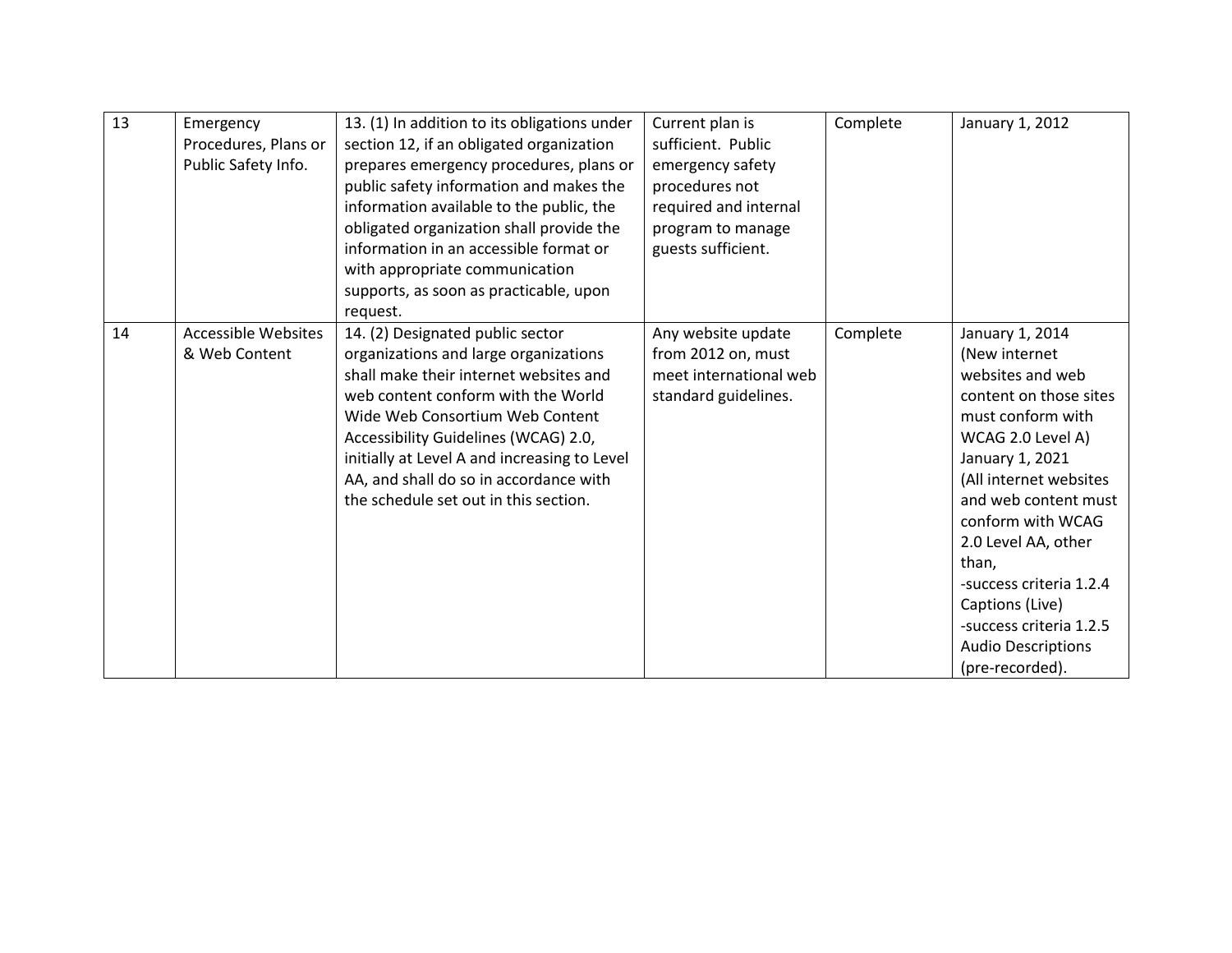| 15 | <b>Educational &amp;</b>  | 15. (1) Every obligated organization that  | Not applicable | N/A | January 1, 2013 |
|----|---------------------------|--------------------------------------------|----------------|-----|-----------------|
|    | <b>Training Resources</b> | is an education or training institution    |                |     |                 |
|    | & Materials               | shall do the following, if notification of |                |     |                 |
|    |                           | need is given:                             |                |     |                 |
|    |                           |                                            |                |     |                 |
|    |                           | 1. Provide educational or training         |                |     |                 |
|    |                           | resources or materials in an               |                |     |                 |
|    |                           | accessible format that takes into          |                |     |                 |
|    |                           | account the accessibility needs due        |                |     |                 |
|    |                           | to a disability of the person with a       |                |     |                 |
|    |                           | disability to whom the material is to      |                |     |                 |
|    |                           | be provided by,                            |                |     |                 |
|    |                           | i. Procuring through purchase or           |                |     |                 |
|    |                           | obtaining by other means an                |                |     |                 |
|    |                           | accessible or conversion ready             |                |     |                 |
|    |                           | electronic format of educational or        |                |     |                 |
|    |                           | training resources or materials,           |                |     |                 |
|    |                           | where available, or                        |                |     |                 |
|    |                           | ii. Arranging for the provision of a       |                |     |                 |
|    |                           | comparable resource in an                  |                |     |                 |
|    |                           | accessible or conversion ready             |                |     |                 |
|    |                           | electronic format, if educational or       |                |     |                 |
|    |                           | training resources or materials            |                |     |                 |
|    |                           | cannot be procured, obtained by            |                |     |                 |
|    |                           | other means or converted into an           |                |     |                 |
|    |                           | accessible format.                         |                |     |                 |
|    |                           | 2. Provide student records and             |                |     |                 |
|    |                           | information on program                     |                |     |                 |
|    |                           | requirements, availability and             |                |     |                 |
|    |                           | descriptions in an accessible format       |                |     |                 |
|    |                           | to persons with disabilities.              |                |     |                 |
|    |                           |                                            |                |     |                 |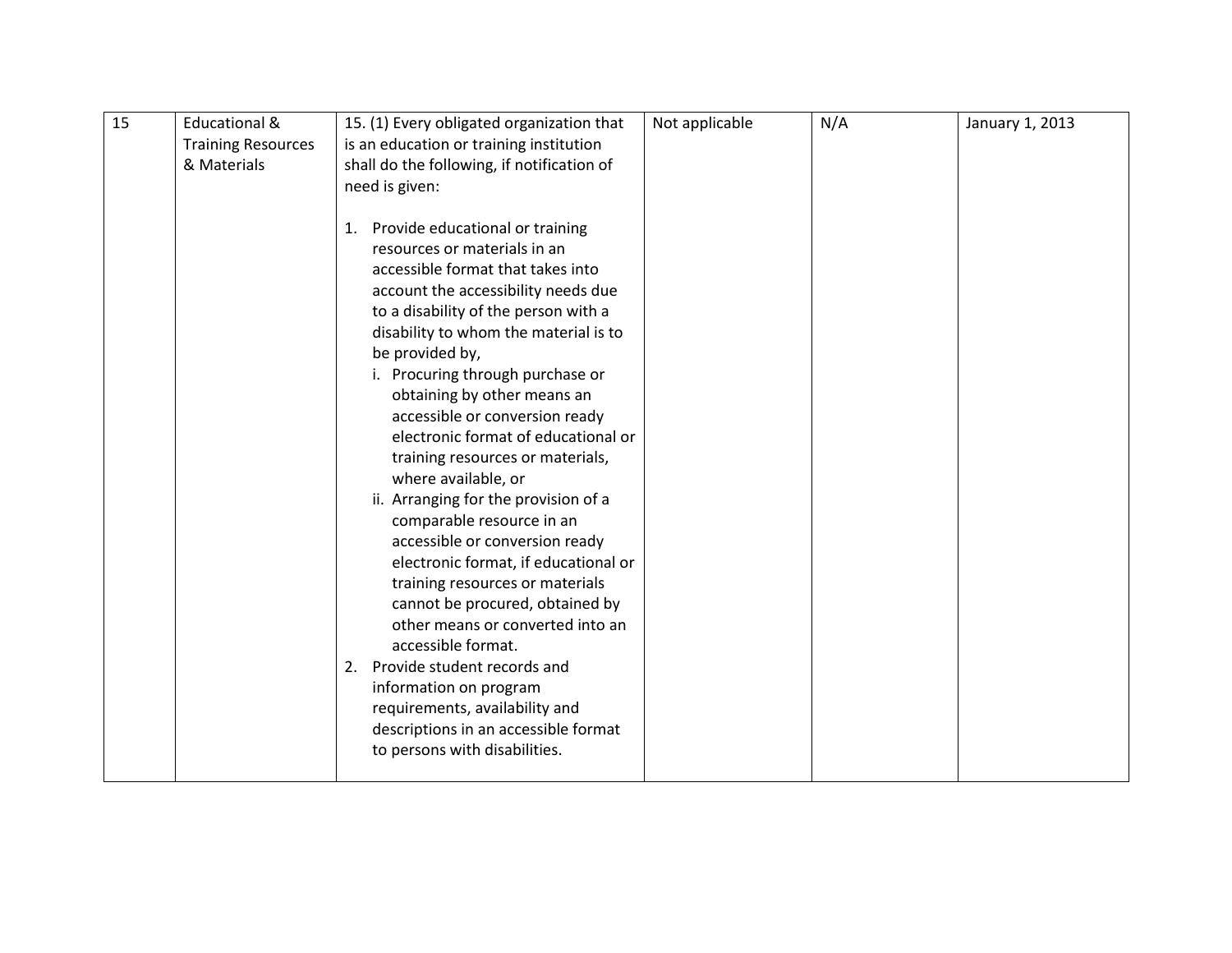| 16 | Training to              | 16. (1) In addition to the requirements    | Not applicable | N/A | January 1, 2013 |
|----|--------------------------|--------------------------------------------|----------------|-----|-----------------|
|    | Educators                | under section 7, obligated organizations   |                |     |                 |
|    |                          | that are school boards or educational or   |                |     |                 |
|    |                          | training institutions shall provide        |                |     |                 |
|    |                          | educators with accessibility awareness     |                |     |                 |
|    |                          | training related to accessible program or  |                |     |                 |
|    |                          | course delivery and instruction.           |                |     |                 |
|    |                          |                                            |                |     |                 |
|    |                          | (2) Obligated organizations that are       |                |     |                 |
|    |                          | school boards or educational or training   |                |     |                 |
|    |                          | institutions shall keep a record of the    |                |     |                 |
|    |                          | training provided under this section,      |                |     |                 |
|    |                          | including the dates on which the training  |                |     |                 |
|    |                          | is provided and the number of individuals  |                |     |                 |
|    |                          | to whom it is provided.                    |                |     |                 |
| 17 | Producers of             | 17. (1) Every obligated organization that  | Not applicable | N/A | January 1, 2015 |
|    | <b>Educational or</b>    | is a producer of educational or training   |                |     |                 |
|    | <b>Training Material</b> | textbooks for educational or training      |                |     |                 |
|    |                          | institutions shall upon request, make      |                |     |                 |
|    |                          | accessible or conversion ready versions    |                |     |                 |
|    |                          | of the textbooks available to the          |                |     |                 |
|    |                          | institutions.                              |                |     |                 |
|    |                          |                                            |                |     |                 |
|    |                          | (2) Every obligated organization that is a |                |     |                 |
|    |                          | producer of print-based educational or     |                |     |                 |
|    |                          | training supplemental learning resources   |                |     |                 |
|    |                          | for educational or training institutions   |                |     |                 |
|    |                          | shall upon request, make accessible or     |                |     |                 |
|    |                          |                                            |                |     |                 |
|    |                          | conversion ready versions of the printed   |                |     |                 |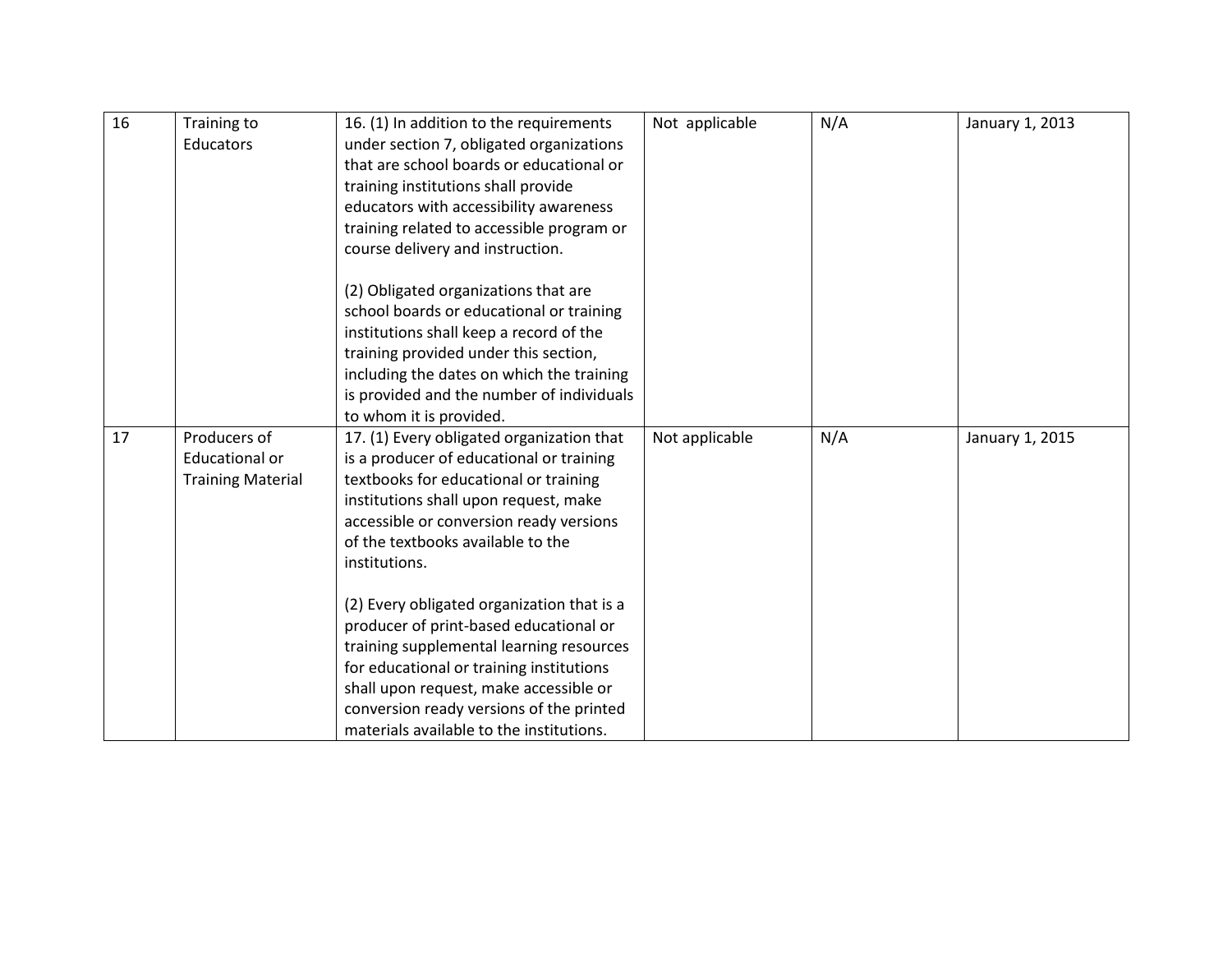| 18 | Libraries of                 | 18. (1) Subject to subsection (2) and        | Not applicable | N/A | January 1, 2015        |
|----|------------------------------|----------------------------------------------|----------------|-----|------------------------|
|    | Educational &                | where available, the libraries of            |                |     | (print based           |
|    | <b>Training Institutions</b> | educational and training institutions that   |                |     | resources or           |
|    |                              | are obligated organizations shall provide,   |                |     | materials)             |
|    |                              | procure or acquire by other means an         |                |     |                        |
|    |                              | accessible or conversion ready format of     |                |     | January 1, 2020        |
|    |                              | print, digital or multimedia resources or    |                |     | (digital or multimedia |
|    |                              | materials for a person with a disability,    |                |     | resources or           |
|    |                              | upon request.                                |                |     | materials)             |
|    |                              |                                              |                |     |                        |
|    |                              | (2) Special collections, archival materials, |                |     |                        |
|    |                              | rare books and donations are exempt          |                |     |                        |
|    |                              | from the requirements of subsection (1).     |                |     |                        |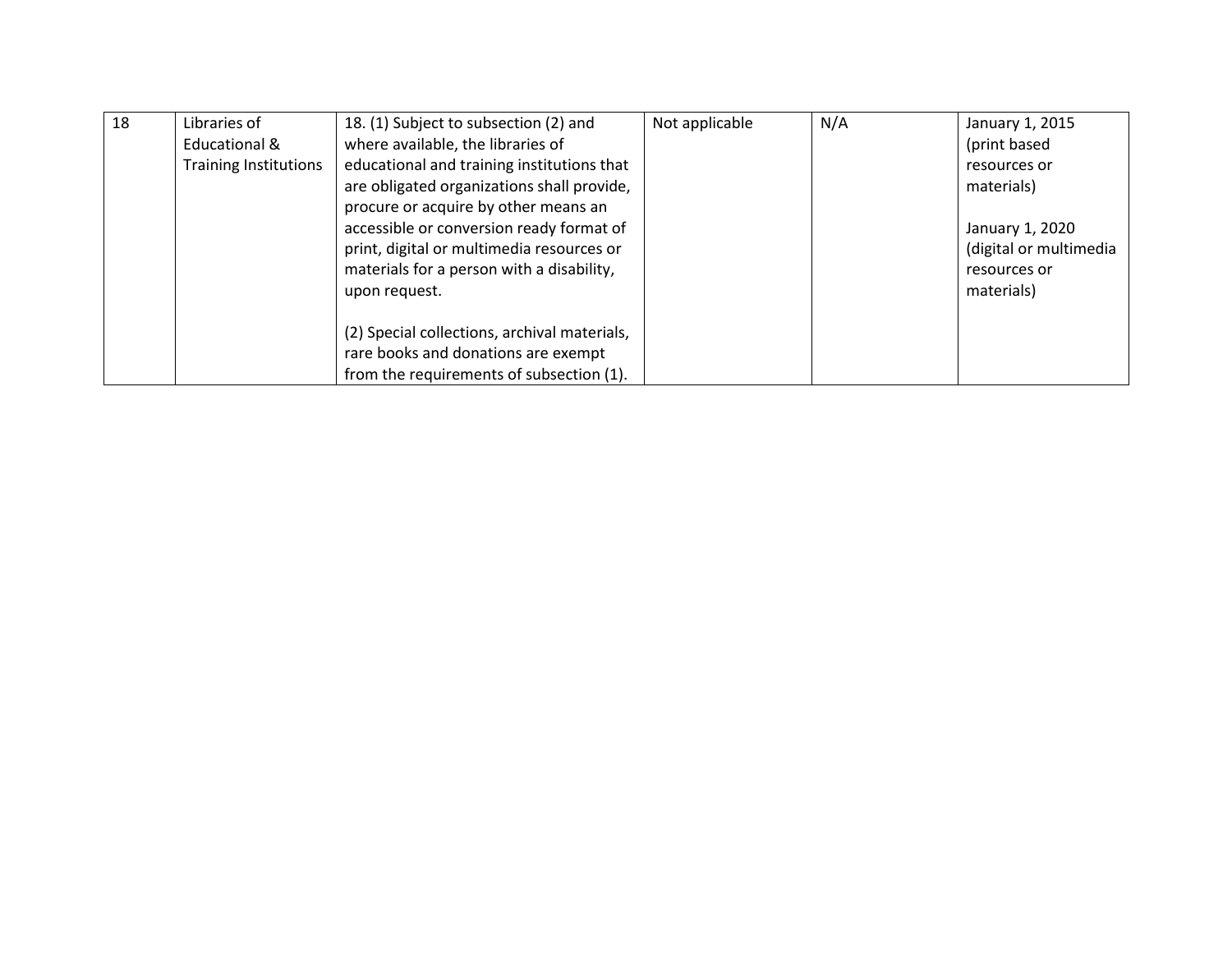## **Part III – Employment Standard**

| <b>Section</b> | Initiative                                                | <b>Description</b>                                                                                                                                                                                                                                                                                                                                                                                                                                                                                                                                                                        | <b>Action</b>                                                                                                                                                                                                                                                          | <b>Status</b> | <b>Compliance Date</b> |
|----------------|-----------------------------------------------------------|-------------------------------------------------------------------------------------------------------------------------------------------------------------------------------------------------------------------------------------------------------------------------------------------------------------------------------------------------------------------------------------------------------------------------------------------------------------------------------------------------------------------------------------------------------------------------------------------|------------------------------------------------------------------------------------------------------------------------------------------------------------------------------------------------------------------------------------------------------------------------|---------------|------------------------|
| 22             | Recruitment-<br>General                                   | 22. Every employer shall notify its<br>employees and the public about the<br>availability of accommodation for<br>applicants with disabilities in its<br>recruitment processes.                                                                                                                                                                                                                                                                                                                                                                                                           | -Add language to<br>website in<br>employment<br>opportunities section<br>-Statement to be<br>included in all job<br>postings (internal &<br>external)<br>-Review interview<br>process<br>-Wording added to<br>offer letters<br>-Add review to<br>orientation checklist | Complete      | January 1, 2016        |
| 23             | Recruitment,<br>Assessment or<br><b>Selection Process</b> | 23. (1) During a recruitment process, an<br>employer shall notify job applicants,<br>when they are individually selected to<br>participate in an assessment or selection<br>process, that accommodations are<br>available upon request in relation to the<br>materials or processes to be used.<br>(2) If a selected applicant requests an<br>accommodation, the employer shall<br>consult with the applicant and provide or<br>arrange for the provision of a suitable<br>accommodation in a manner that takes<br>into account the applicant's accessibility<br>needs due to disability. | Determine how we<br>notify applicants<br>-over phone<br>-review recruitment<br>agency practices to<br>confirm AODA<br>compliance                                                                                                                                       | Complete      | January 1, 2016        |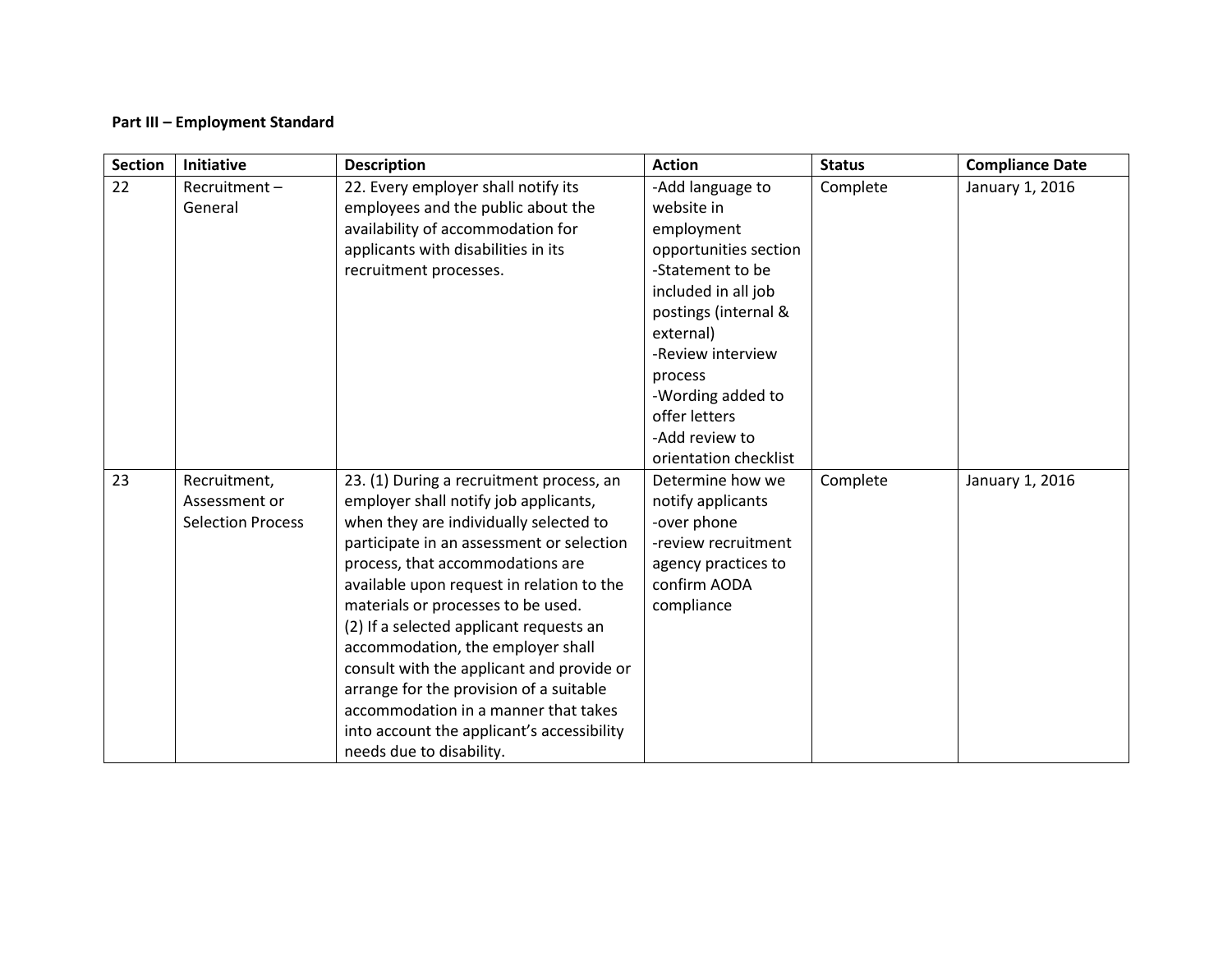| 24 | Notice to                 | 24. Every employer shall, when making        | Offer letter to be  | Complete | January 1, 2016 |
|----|---------------------------|----------------------------------------------|---------------------|----------|-----------------|
|    | Successful                | offers of employment, notify the             | revised             |          |                 |
|    | Applicants                | successful applicant of its policies for     |                     |          |                 |
|    |                           | accommodating employees with                 |                     |          |                 |
|    |                           | disabilities.                                |                     |          |                 |
| 25 | Informing                 | 25. (1) Every employer shall inform its      | Consider forms of   | Complete | January 1, 2016 |
|    | Employees of              | employees of its policies used to support    | communication to be |          |                 |
|    | Supports                  | its employees with disabilities, including,  | used:               |          |                 |
|    |                           | but not limited to, policies on the          | -Quarterly employee |          |                 |
|    |                           | provision of job accommodations that         | meetings            |          |                 |
|    |                           | take into account an employee's              | -Postings           |          |                 |
|    |                           | accessibility needs due to disability.       |                     |          |                 |
|    |                           | (2) Employers shall provide the              | -Add to orientation |          |                 |
|    |                           | information required under this section to   | checklist           |          |                 |
|    |                           | new employees as soon as practicable         |                     |          |                 |
|    |                           | after they begin their employment.           |                     |          |                 |
|    |                           |                                              |                     |          |                 |
|    |                           | (3) Employers shall provide updated          | Consider forms of   |          |                 |
|    |                           | information to its employees whenever        | communication to be |          |                 |
|    |                           | there is a change to existing policies on    | used:               |          |                 |
|    |                           | the provision of job accommodations that     | -Quarterly employee |          |                 |
|    |                           | take into account an employee's              | meetings            |          |                 |
|    |                           | accessibility needs due to disability.       | -Postings           |          |                 |
| 26 | <b>Accessible Formats</b> | 26. (1) In addition to its obligations under | Review job          | Complete | January 1, 2016 |
|    | & Communication           | section 12, where an employee with a         | descriptions to     |          |                 |
|    | Supports for              | disability so requests it, every employer    | ensure bona fide    |          |                 |
|    | Employees                 | shall consult with the employee to provide   | requirements only   |          |                 |
|    |                           | or arrange for the provision of accessible   |                     |          |                 |
|    |                           | formats and communication supports for,      |                     |          |                 |
|    |                           | a) information that is needed in order to    |                     |          |                 |
|    |                           | perform the employee's job; and              |                     |          |                 |
|    |                           | b) information that is generally available   |                     |          |                 |
|    |                           | to employees in the workplace.               |                     |          |                 |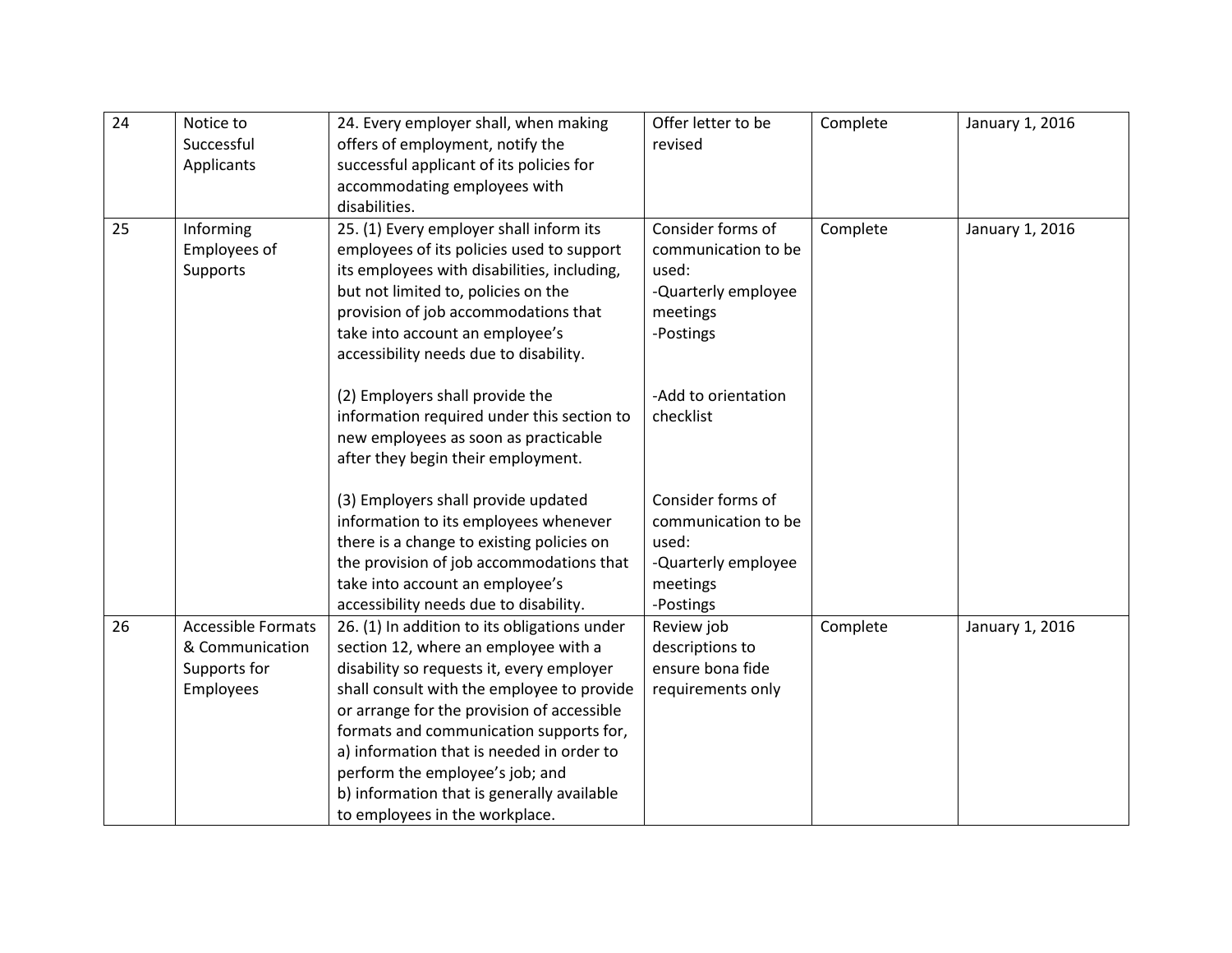| 26 | <b>Accessible Formats</b><br>& Communication<br>Supports for<br>Employees | 26. (2) The employer shall consult with the<br>employee making the request in<br>determining the suitability of an accessible<br>format or communication support.                                                                                                                                                                                                                                                                                                                                                                                                                                                                                                                                                                                                                                                                                                         | Define standard<br>formats we will offer:<br>-large font<br>-PDF<br>-verbal<br>-written<br>-on-line<br>Source provider for | Complete | January 1, 2016 |
|----|---------------------------------------------------------------------------|---------------------------------------------------------------------------------------------------------------------------------------------------------------------------------------------------------------------------------------------------------------------------------------------------------------------------------------------------------------------------------------------------------------------------------------------------------------------------------------------------------------------------------------------------------------------------------------------------------------------------------------------------------------------------------------------------------------------------------------------------------------------------------------------------------------------------------------------------------------------------|----------------------------------------------------------------------------------------------------------------------------|----------|-----------------|
|    |                                                                           |                                                                                                                                                                                                                                                                                                                                                                                                                                                                                                                                                                                                                                                                                                                                                                                                                                                                           | audio/visual<br>technical disability<br>aids                                                                               |          |                 |
| 27 | Workplace<br>Emergency<br>Response<br>Information                         | 27. (1) Every employer shall provide<br>individualized workplace emergency<br>response information to employees who<br>have a disability, if the disability is such<br>that the individualized information is<br>necessary and the employer is aware of<br>the need for accommodation due to the<br>employee's disability.<br>(2) If an employee who receives<br>individualized workplace emergency<br>response information requires assistance<br>and with the employee's consent, the<br>employer shall provide the workplace<br>emergency response information to the<br>person designated by the employer to<br>provide assistance to the employee.<br>(3) Employers shall provide the<br>information required under this section as<br>soon as practicable after the employer<br>becomes aware of the need for<br>accommodation due to the employee's<br>disability. | Complete                                                                                                                   | Complete | January 1, 2012 |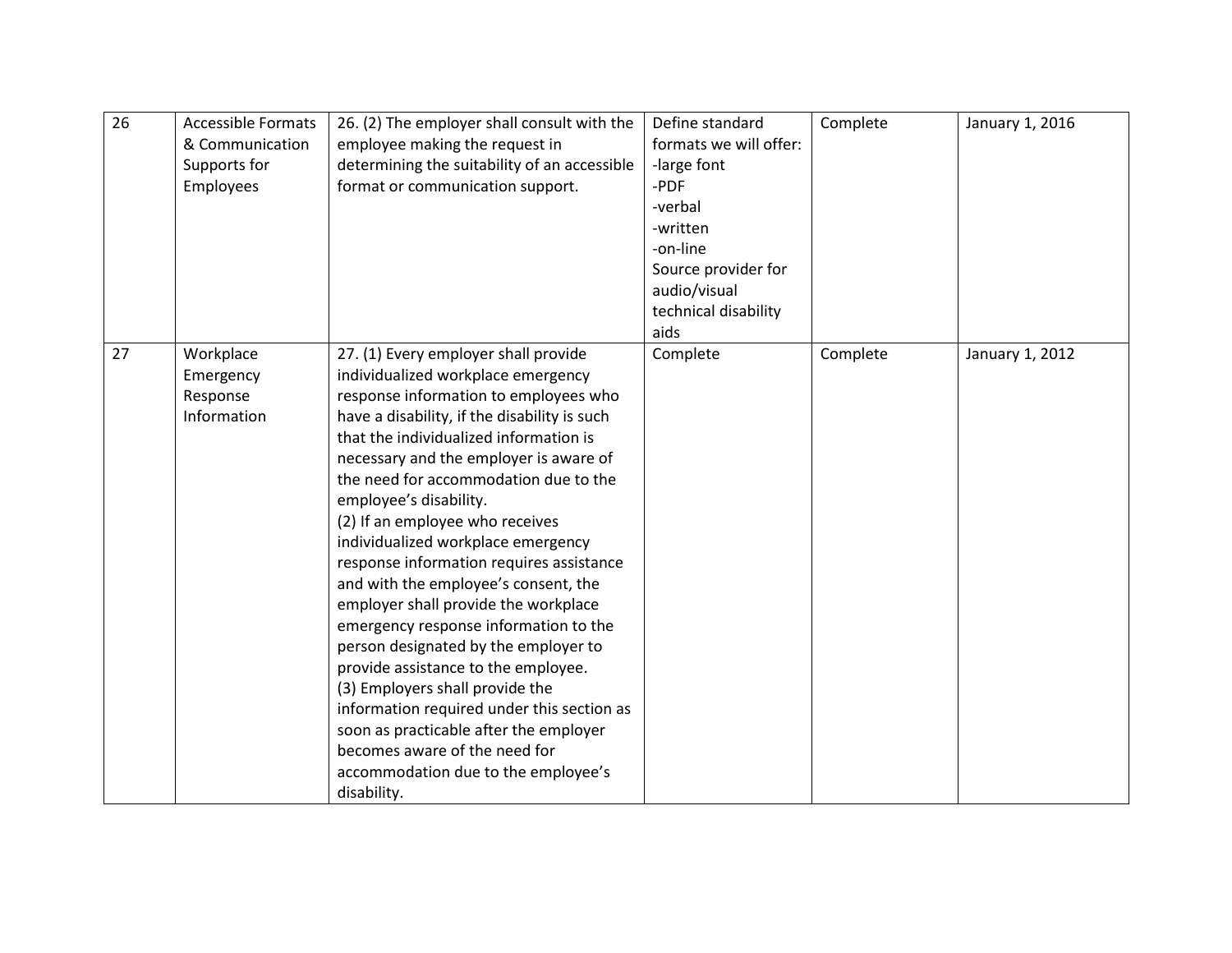| 27 | Workplace<br>Emergency<br>Response<br>Information  | (4) Every employer shall review the<br>individualized workplace emergency<br>response information,<br>a) when the employee moves to a different<br>location in the organization;<br>b) when the employee's overall<br>accommodations needs or plans are                                                                                                                                                                                                                                                                                                                                                                                                                                                                                                                                                                                                                                                                                                                       | Complete                                                                                             | Complete | January 1, 2012 |
|----|----------------------------------------------------|-------------------------------------------------------------------------------------------------------------------------------------------------------------------------------------------------------------------------------------------------------------------------------------------------------------------------------------------------------------------------------------------------------------------------------------------------------------------------------------------------------------------------------------------------------------------------------------------------------------------------------------------------------------------------------------------------------------------------------------------------------------------------------------------------------------------------------------------------------------------------------------------------------------------------------------------------------------------------------|------------------------------------------------------------------------------------------------------|----------|-----------------|
|    |                                                    | reviewed; and<br>c) when the employer reviews its general<br>emergency response policies.                                                                                                                                                                                                                                                                                                                                                                                                                                                                                                                                                                                                                                                                                                                                                                                                                                                                                     |                                                                                                      |          |                 |
| 28 | Documented<br>Individual<br>Accommodation<br>Plans | 28. (1) Employers, other than employers<br>that are small organizations, shall develop<br>and have in place a written process for the<br>development of documented individual<br>accommodation plans for employees with<br>disabilities.<br>(2) The process for the development of<br>documented individual accommodation<br>plans shall include the following elements:<br>a) The manner in which an employee<br>requesting accommodation can<br>participate in the development of the<br>individual accommodation plan.<br>b) The means by which the employee is<br>assessed on an individual basis.<br>c) The manner in which the employer can<br>request an evaluation by an outside<br>medical or other expert, at the employer's<br>expense, to determine if and how<br>accommodation can be achieved.<br>d) The manner in which the employee can<br>request the participation of a<br>representative from their bargaining<br>agent, where the employee is represented | <b>Current RTW</b><br>procedures to be<br>reviewed to include<br>accommodations for<br>disabilities. | Complete | January 1, 2016 |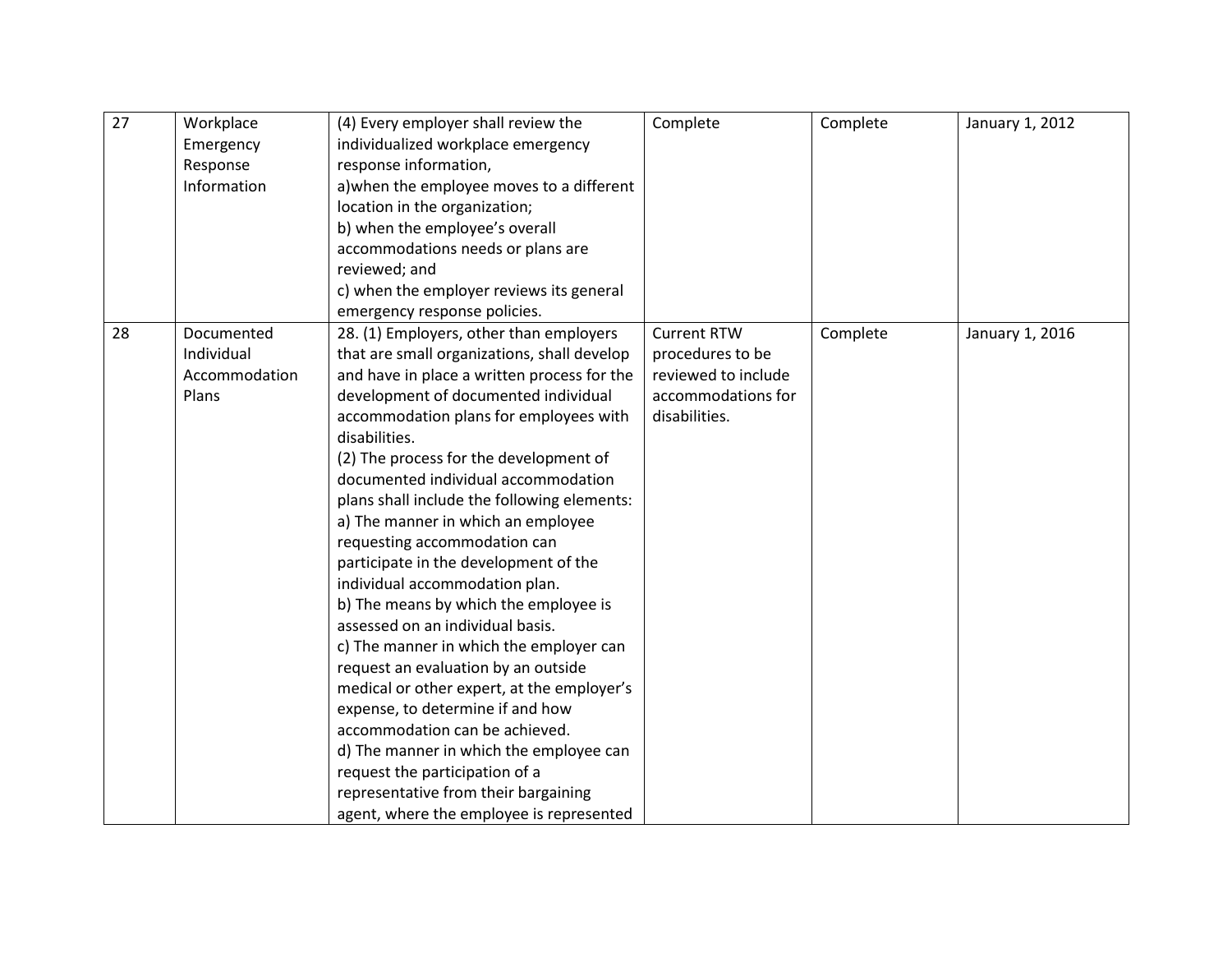|    |                           | by a bargaining agent, or other<br>representative from the workplace, where<br>the employee is not represented by a<br>bargaining agent, in the development of<br>the accommodation plan.<br>e) The steps taken to protect the privacy<br>of the employee's personal.<br>f) The frequency with which the individual<br>accommodation plan will be reviewed and<br>updated and the manner in which it will<br>be done.<br>g) If an individual accommodation plan is<br>denied, the manner in which the reasons<br>for the denial will be provided to the<br>employee.<br>h) The means of providing the individual<br>accommodation plan in a format that<br>takes into account the employee's |                                                                                                                                                                                      |          |                 |
|----|---------------------------|----------------------------------------------------------------------------------------------------------------------------------------------------------------------------------------------------------------------------------------------------------------------------------------------------------------------------------------------------------------------------------------------------------------------------------------------------------------------------------------------------------------------------------------------------------------------------------------------------------------------------------------------------------------------------------------------|--------------------------------------------------------------------------------------------------------------------------------------------------------------------------------------|----------|-----------------|
| 29 | Return to Work<br>Process | accessibility needs due to disability.<br>29. (1) Every employer, other than an<br>employer that is a small organization,<br>a) shall develop and have in place a return<br>to work process for its employees who<br>have been absent from work due to a<br>disability and require disability-related<br>accommodations in order to return to<br>work; and<br>b) shall document the process.<br>(2) The return to work process shall,<br>a) outline the steps the employer will take<br>to facilitate the return to work of<br>employees who were absent because their<br>disability required them to be away from                                                                           | Review current<br>procedure<br>considering AODA<br>requirements<br>considering<br>accommodation<br>request more<br>permanent in nature.<br>Already included in<br>the RTW procedure. | Complete | January 1, 2016 |